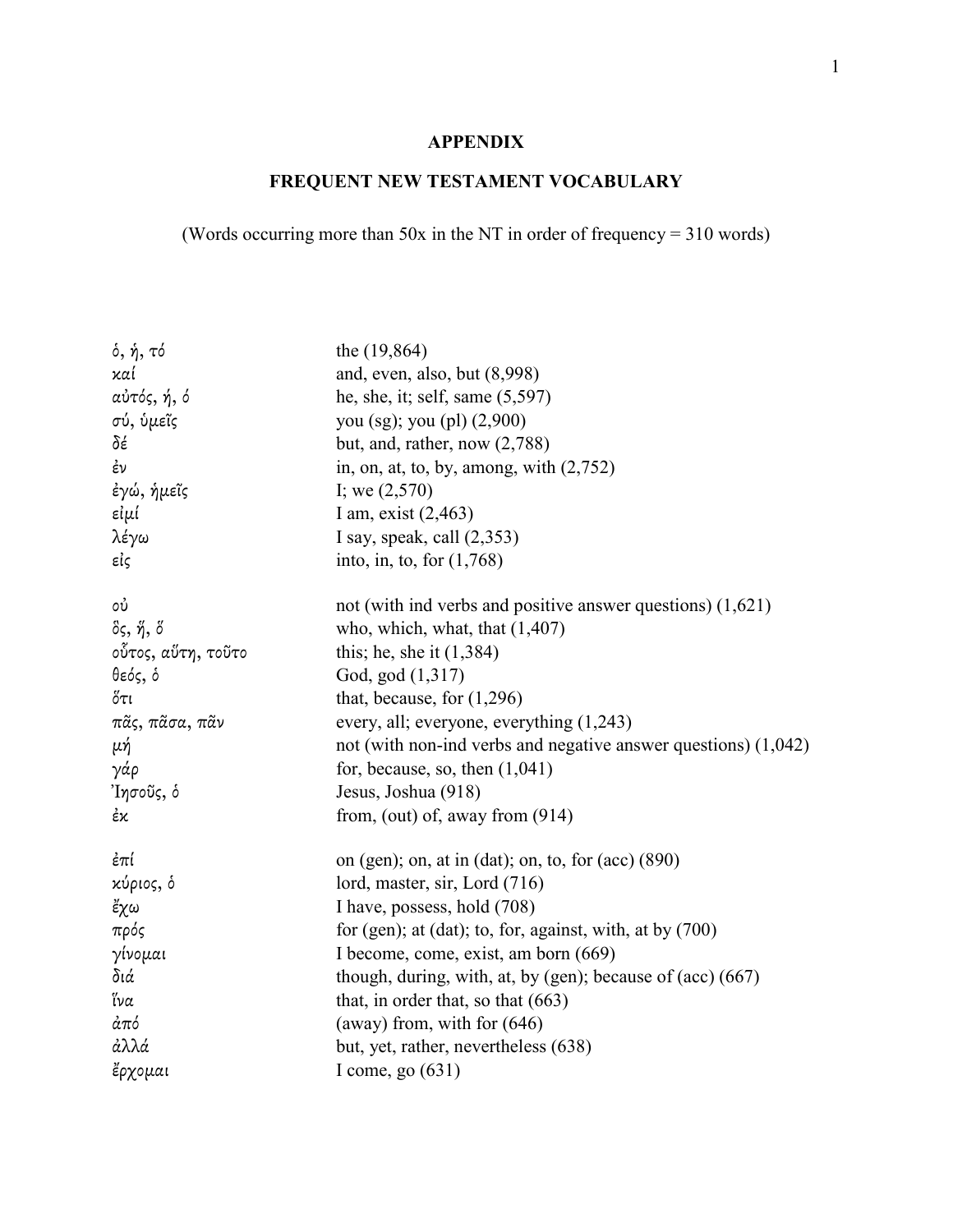| ποιέω                  | I do, practice make (568)                             |
|------------------------|-------------------------------------------------------|
| τίς, τί                | who? which? what? why? $(554)$                        |
| ἄνθρωπος, ὁ            | man, human being, husband (550)                       |
| τις, τι                | someone, anyone, certain one, something (533)         |
| Χριστός, δ             | Messiah, Christ, Anointed One (529)                   |
| ώς                     | as, like, that, about $(504)$                         |
| εί                     | if, since, whether $(502)$                            |
| οὖν                    | so, then, therefore, consequently (498)               |
| κατά                   | down, against (gen); according to, along (acc) (473)  |
| μετά                   | with, among, against (gen); after (acc) (469)         |
| δράω                   | I see, perceive $(452)$                               |
| ἀκούω                  | I hear, listen, obey (428)                            |
| πολύς, πολλή, πολύ     | much, many, large, great (416)                        |
| δίδωμι                 | I give, grant $(415)$                                 |
| πατήρ, πατρός, δ       | father, Father, ancestor, forefather (413)            |
| ήμέρα, ή               | day, time $(389)$                                     |
| πνεῦμα, -ατος, τό      | spirit, Spirit, wind, breath (379)                    |
| υἱός, ὁ                | son, Son, descendent, child (377)                     |
| εἷς, μία, ἓν           | one, single (345)                                     |
| άδελφός, δ             | brother, fellow believer (343)                        |
| ή                      | or, than $(343)$                                      |
| ἐάν                    | if, when $(333)$                                      |
| περί                   | about, concerning (gen); around, near (acc) (333)     |
| λόγος, δ               | word, Word, message, statement, account (330)         |
| ἑαυτοῦ                 | (of) himself, herself, itself (319)                   |
| οἶδα                   | I know, am acquainted with, understand (318)          |
| λαλέω                  | I speak, say (296)                                    |
| οὐρανός, ὁ             | heaven, sky (273)                                     |
| μαθητής, ὁ             | disciple, follower (261)                              |
| λαμβάνω                | I take, receive, seize (258)                          |
| γῆ, ἡ                  | earth, land, ground (250)                             |
| μέγας, μεγάλη, μέγα    | large, great, important (243)                         |
| πίστις, -εως, ή        | faith, belief, trust, faithfulness, doctrine (243)    |
| πιστεύω                | I believe (in), have faith (in), trust, entrust (241) |
| ἐκεῖνος                | that (person) $(240)$                                 |
| οὐδείς, οὐδεμία, οὐδέν | no one, nothing, no (234)                             |
| ἅγιος                  | holy, saints $(pl)$ $(233)$                           |
| ἀποκρίνομαι            | I answer, reply $(231)$                               |
| ὄνομα, -ατος, τό       | name, title, reputation (228)                         |
| γινώσκω                | I know, understand, perceive, acknowledge (222)       |
|                        |                                                       |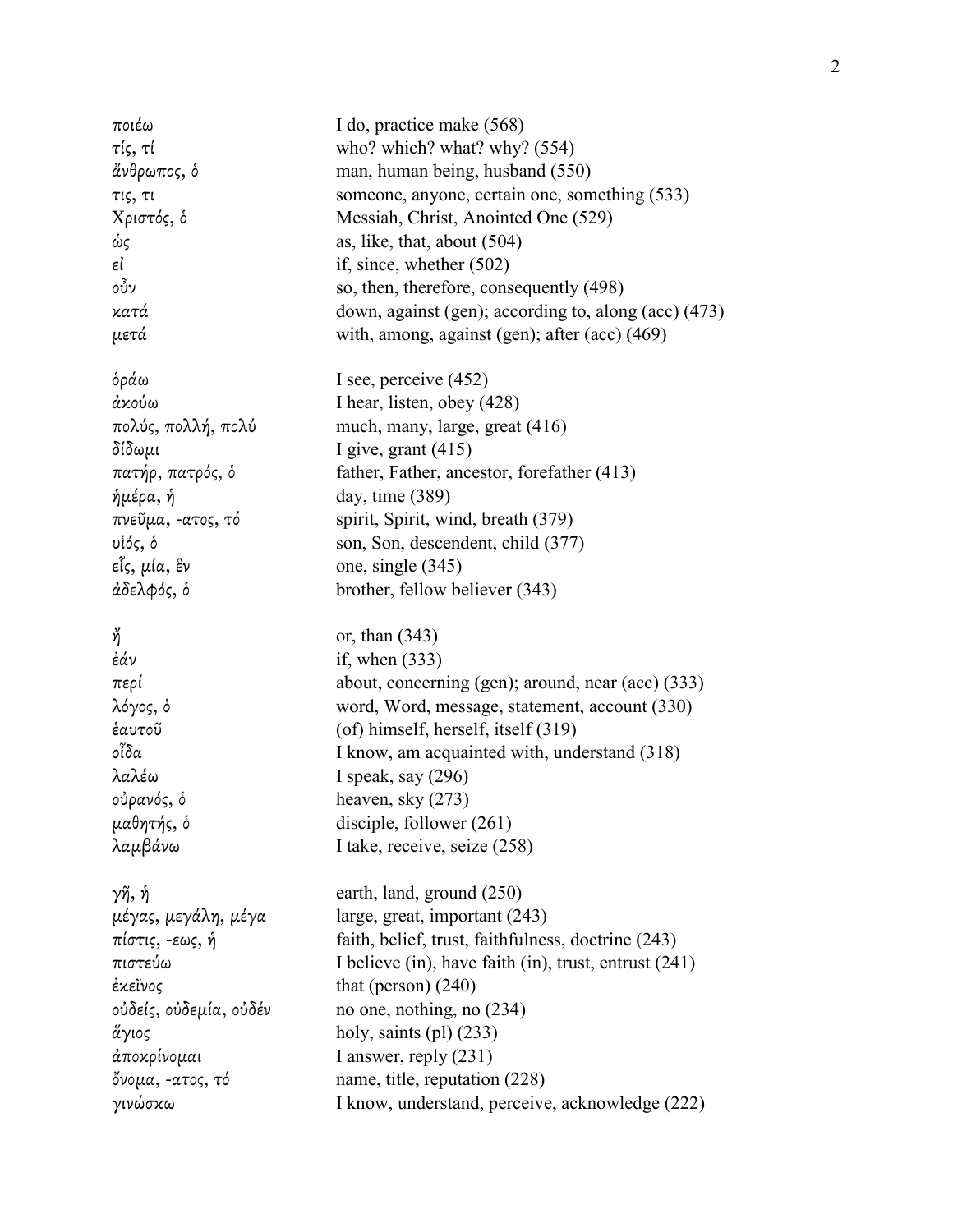| ύπό             | by (gen); under, below (acc) $(220)$                        |
|-----------------|-------------------------------------------------------------|
| ἐξέρχομαι       | I go out, come up $(218)$                                   |
| άνήρ, άνδρός, δ | man, husband $(216)$                                        |
| γυνή, -αικός, ή | woman, wife, bride (215)                                    |
| τέ              | and, so $(215)$                                             |
| δύναμαι         | I can, am able $(210)$                                      |
| θέλω            | I will, want, desire, wish (208)                            |
| οὕτως           | in this manner, thus, so $(208)$                            |
| ἰδού            | see! behold! look! (200)                                    |
| 'Ιουδαῖος       | Jewish; a Jew (195)                                         |
| εἰσέρχομαι      | I come in, go it, enter (194)                               |
| νόμος, δ        | law, rule, principle (194)                                  |
| παρά            | from (gen); with, beside (dat); at, on (acc) $(194)$        |
| γράφω           | I write, record (191)                                       |
| κόσμος, δ       | world, earth, universe; adornment (186)                     |
| καθώς           | as, just as, even as $(182)$                                |
| μέν             | on the one hand, indeed (179)                               |
| χείρ, χειρός, ή | hand, power $(177)$                                         |
| εὑρίσκω         | I find, discover; obtain (mid) (176)                        |
| ἄγγελος, δ      | angel, messenger (175)                                      |
| ὄχλος, ὁ        | crowd, multitude (175)                                      |
| άμαρτία, ή      | sin, sinfulness (173)                                       |
| έργον, τό       | work, deed, action (169)                                    |
| άν              | (conditional particle used with sub) (166)                  |
| δόξα, ή         | glory, majesty, splendor (166)                              |
| βασιλεία, ή     | kingdom, reign, rule (162)                                  |
| ἔθνος, -ους, τό | nation, gentiles, people (162)                              |
| πόλις, -εως, ή  | city, town $(162)$                                          |
| τότε            | then $(160)$                                                |
| ἐσθίω           | I eat, consume $(158)$                                      |
| Παῦλος, ὁ       | Paul (158)                                                  |
| καρδία, ή       | heart, mind $(156)$                                         |
| Πέτρος, δ       | Peter $(156)$                                               |
| ἄλλος           | other, another, different (155)                             |
| ἵστημι          | I stand, set $(155)$                                        |
| πρῶτος          | first, earlier, foremost (155)                              |
| χάρις, -ιτος, ή | grace, favor, thanks (155)                                  |
| πορεύομαι       | I go, travel $(153)$                                        |
| ύπέρ            | for, on behalf of, about (gen); above, beyond (acc) $(150)$ |
| καλέω           | I call, address, invite (148)                               |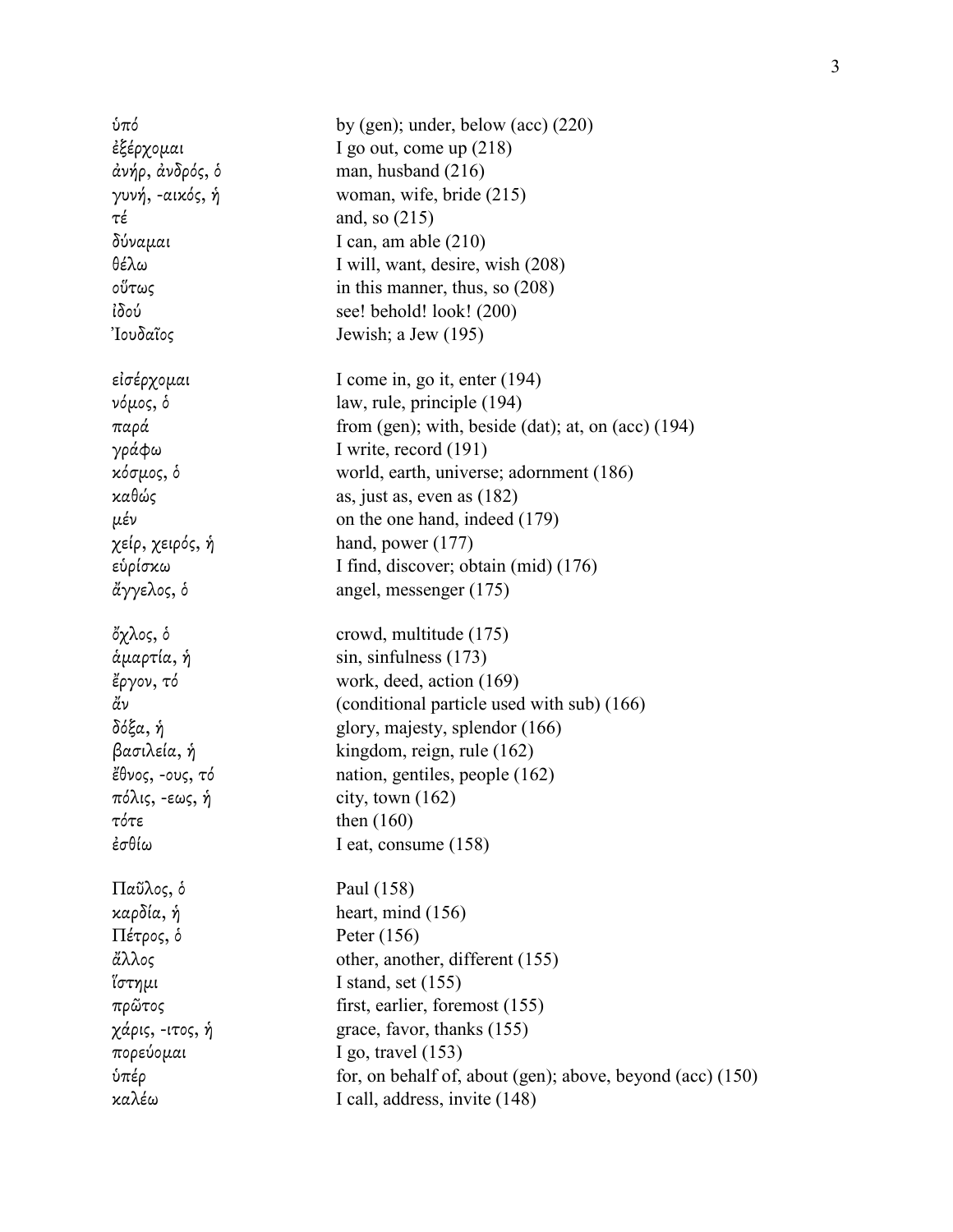νῦν now, the present (147) σάρξ, σαρκός, ἡ flesh, body, sinful nature (147)  $\frac{2}{3}$  and  $\frac{146}{3}$ ἐγείρω I raise up, restore, awaken (144) ὅστις, ἥτις, ὅ τι who, whoever (144) προφήτης, -ος, ὁ prophet (144) ἀγαπάω I love (143) ἀφίηµι I leave, forgive, divorce (143) οὐδέ and not, neither, nor (143) λαός, ὁ people, crowd (142) σῶµα, -ατος, τό body, corpse (142)  $π*α*λιν$  again, furthermore (141) ζάω I live, recover (140)  $φωνη, ή$  voice, sound, call (139)  $δ<sub>0</sub>$  two (135) ζωή, ἡ life (135) Ἰωάννης, -ου, ὁ John (135) ἀποστέλλω I send (out/away) (132) βλέπω I see, look at, watch (132)  $\dot{\alpha} \mu \dot{\gamma}$ ν amen, truly, so be it (129) νεκρός dead, useless (128) σύν (together) with, accompany, besides (128) δοῦλος, ὁ slave (124)  $\delta \tau \alpha \nu$  whenever, when (123) αἰών, -ῶνος, ὁ eternity, age, world (122) ἀρχιερεύς, -έως, ὁ high priest (122) βάλλω I throw, cast, put (122) θάνατος, ὁ death (120) δύναµις, -εως, ἡ power, ability, miracle (119) παραδίδωµι I hand over, betray, entrust (119) µένω I remain, stay, abide, live (118) ἀπέρχοµαι I go away, depart, pass by (117) ζητέω I seek, look for (117) ἀγάπη, ἡ love (116) βασιλεύς, -έως, ὁ king (115) ἐκκλησία, ἡ congregation, assembly, church (114) ἴδιος one's own; home; individually (114) κρίνω I judge, decide, condemn (114) µόνος only, alone, deserted (114) οἶκος, ὁ house(hold), home, family, temple (114)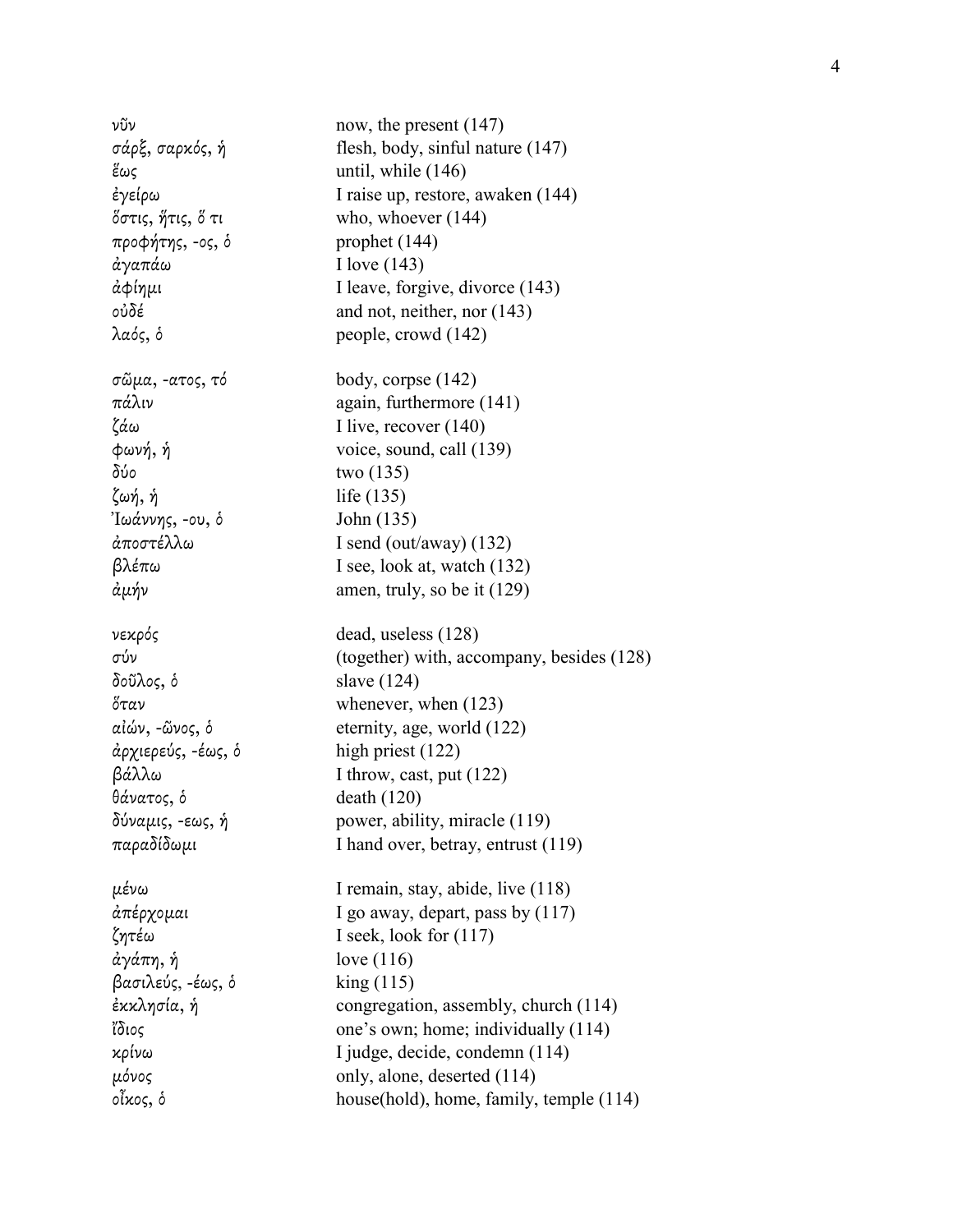| άποθνήσκω                  | I die $(111)$                                             |
|----------------------------|-----------------------------------------------------------|
| ὄσος                       | as much as, as many as, as great as $(110)$               |
| άλήθεια, ή                 | truth, truthfulness (109)                                 |
| μέλλω                      | I am about to, am going to, intend (109)                  |
| ὄλος                       | whole, all, entire (109)                                  |
| παρακαλέω                  | I exhort, comfort, urge (109)                             |
| άνίστημι                   | I stand up, arise, raise, bring to life (108)             |
| σώζω                       | I save, preserve, heal, deliver (106)                     |
| ὥρα, ή                     | hour, moment, time (106)                                  |
| $\H{\circ}\tau\varepsilon$ | when, while $(103)$                                       |
|                            |                                                           |
| πῶς                        | how? in what way? $(103)$                                 |
| ψυχή, ή                    | soul, life, living being (103)                            |
| άγαθός                     | good, useful (102)                                        |
| ἐξουσία, ή                 | authority, right, power (102)                             |
| αἴρω                       | I take (up/away), raise $(101)$                           |
| δεῖ                        | it is necessary, one must $(101)$                         |
| όδός, -οῦ, ἡ               | road, way, journey (101)                                  |
| άλλήλων                    | one another, each other (100)                             |
| καλός                      | good, beautiful, useful (100)                             |
| όφθαλμός, δ                | eye, sight $(100)$                                        |
|                            |                                                           |
|                            |                                                           |
|                            |                                                           |
| τίθημι                     | I put, place, appoint (100)                               |
| ἕτερος                     | other, another, different (98)                            |
| τέκνον, τό                 | child, son, descendent (98)                               |
| Φαρισαΐος, δ               | Pharisee (98)                                             |
| αἷμα, -ατος, τό            | blood, death (97)                                         |
| άρτος, δ                   | bread, loaf, food (97)                                    |
| γεννάω                     | I beget, give birth to (97)                               |
| διδάσκω                    | I teach $(97)$                                            |
| ἐκεῖ                       | there, in that place (95)                                 |
| περιπατέω                  | I walk, live, conduct myself (95)                         |
| φοβέω                      | I fear, am afraid, reverence (95)                         |
| ένώπιον                    |                                                           |
| τόπος, δ                   | before, in the presence of $(94)$<br>place, location (94) |
| ἔτι                        |                                                           |
| οἰκία, ή                   | still, yet (93)<br>house(hold), home, family (93)         |
| πούς, ποδός, δ             | foot $(93)$                                               |
| δικαιοσύνη, ή              |                                                           |
|                            | righteousness, justice (92)                               |
| εἰρήνη, ἡ                  | peace $(92)$                                              |
| θάλασσα, ή<br>κάθημαι      | sea, lake (91)<br>I sit (down), stay, live $(91)$         |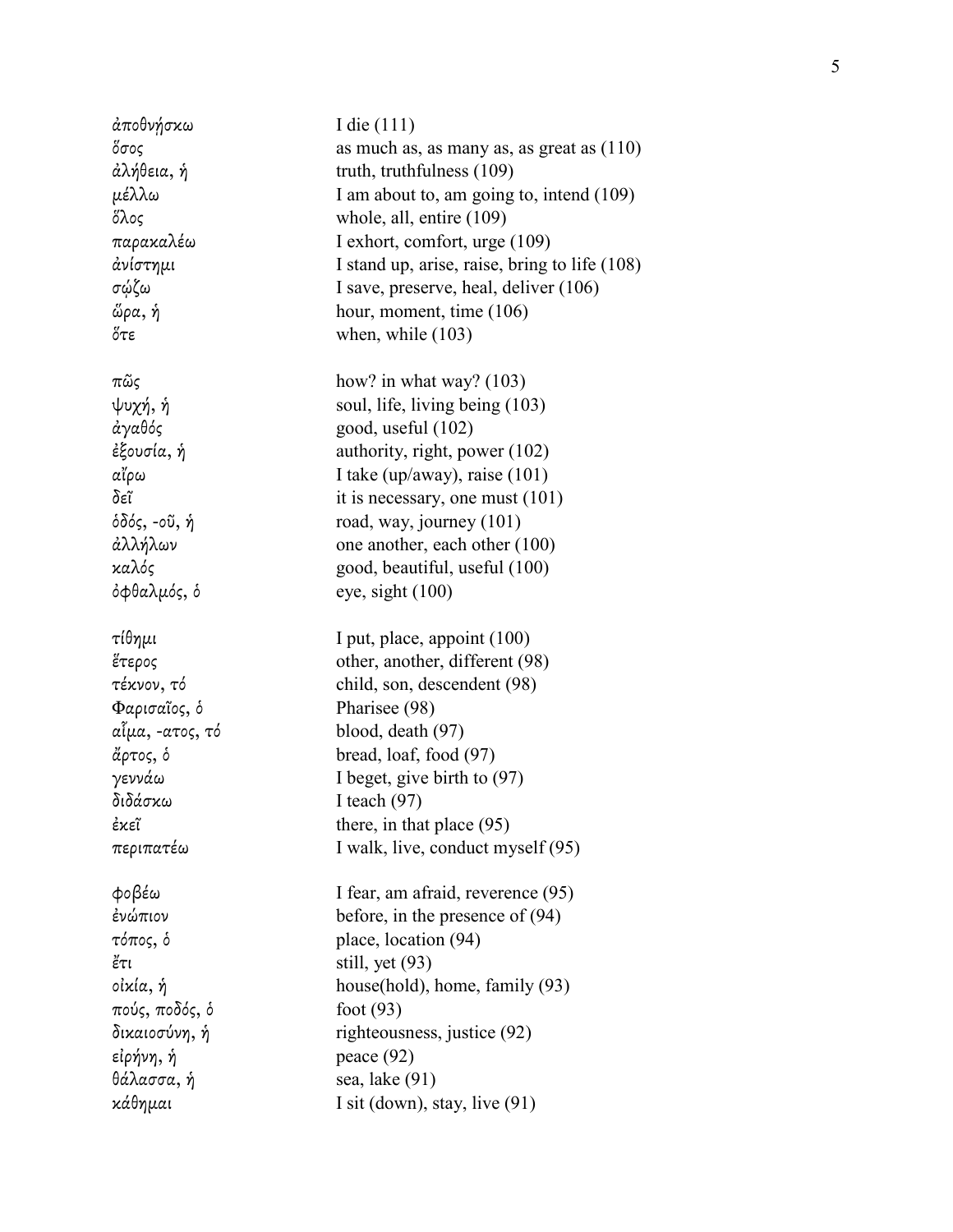ἀκολουθέω I follow, accompany (90) µηδείς, µηδεµία, µηδέν no; no one (90) ἑπτά seven (88) προσεύχοµαι I pray (85)  $\mu$ ήτηρ, -τρός, ή mother (83) ἀναβαίνω I go up, ascend (82) ἕκαστος each, every (82) ὅπου where, since (82) µᾶλλον more, rather (81) Μωϋσῆς, -έως, πέµπω I send, appoint (79) στόµα, -ατος, τό mouth, speech (78) ἀνοίγω I open (77)  $\text{Tr}(\mathbf{z} \times \mathbf{z}) = \mathbf{z} \times \mathbf{z} + \mathbf{z} \times \mathbf{z}$  Jerusalem (77)  $\frac{2}{\pi}$  eμός my, mine (76) ὕδωρ, -ατος, τό water (76) δώδεκα twelve (75)  $\Sigma$ ίμων, -ωνος, δ Simon (75)

ἀπόλλυµι I destroy, ruin, lose (90)  $\pi i \pi \tau \omega$  I fall (down), perish (90) οὔτε neither, nor, and not (87) ἄρχω I rule; begin (mid) (86) πληρόω I (ful)fill, complete (86) προσέρχοµαι I come/go to, approach (86) καιρός, ὁ time, season, age (85) κἀγώ and I, but I, I also (84) ὥστε so that, in order that (83)  $\epsilon \kappa \beta \dot{\alpha} \lambda \lambda \omega$  I cast out, drive out, lead out (81) καταβαίνω I go down, descend (81) ἀπόστολος, ὁ apostle, messenger (80)  $Moses (80)$ δίκαιος righteous, just, right (79) ὑπάγω I go away, depart (79) πονηρός evil, bad, wicked, sick (78) βαπτίζω I immerse, dip, baptize (77) σηµεῖον, τό sign, miracle, wonder (77) εὐαγγέλιον, τό good news, gospel (76) µαρτυρέω I bear witness, testify, approve (76) πρόσωπον, τό face, appearance, person (76) κεφαλή, ἡ head, authority, source (75) ἀποκτείνω I kill, put to death (74)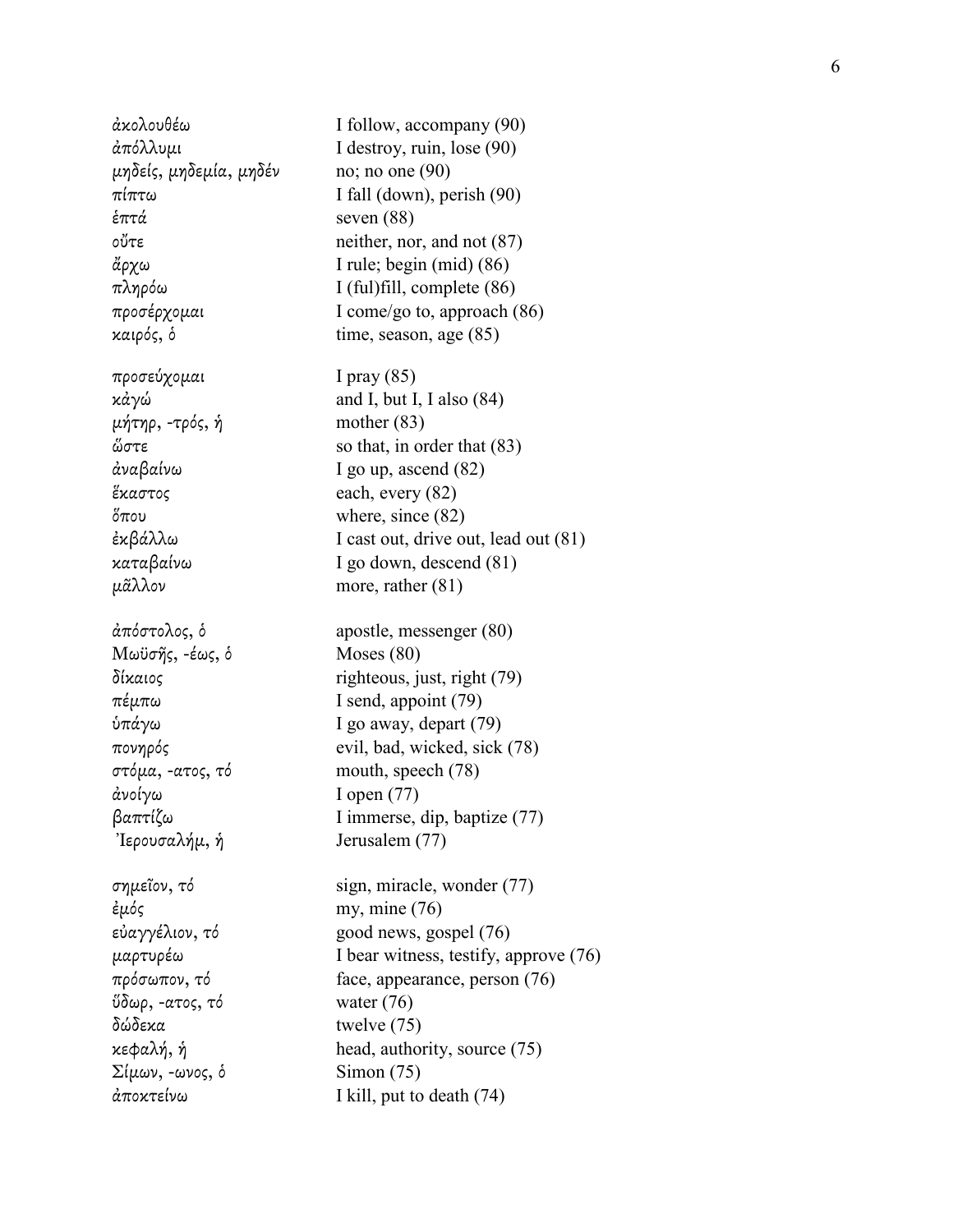χαίρω I rejoice, am glad; greetings (74)  $\lambda \beta \rho \alpha \dot{\alpha} \mu$ , δ  $A\beta \alpha \dot{\alpha} \mu$  (73) πίνω I drink (73) φῶς, φωτός, τό light (73) αἰώνιος eternal (71)  $π\tilde{\nu}\rho$ ,  $-\delta\varsigma$ ,  $\tau\delta$  fire (71) αἰτέω I ask (for), demand (70) ἱερόν, τό temple, sanctuary (70) τηρέω I keep, guard, obey (70)  $\text{d}y\omega$  I lead, bring (68)  $\text{Tr}[\text{Tr}(\alpha \phi \lambda, \delta)]$  Israel (68)  $ρ\tilde{\eta} \mu \alpha$ , -ατος, τό word, saying, object (68) σάββατον, τό Sabbath, week (68) τρεῖς, τρία three (68) ἐντολή, ἡ commandment, command, law (67) πιστός faithful, reliable, believing, trusting (67) πλοῖον, τό boat, ship (67) ἀπολύω I release, dismiss, divorce (66) καρπός, ὁ fruit, crop, result (66) πρεσβύτερος older; elder, presbyter (66) φέρω I bear, carry, endure (66)  $\phi$ ημί I say, affirm (66)  $\mathcal{E}(\mathcal{T}\mathcal{E})$  if, whether (65) γραμματεύς, -έως, δ scribe, scholar, expert in the law  $(63)$ δαιµόνιον, τό demon, evil spirit (63) ἔξω outside, outer, out (63) ἐρωτάω I ask, request (63) ὄρος, -ους, τό mountain, hill (63) δοκέω I think, suppose, seem (62) θέληµα, -ατος, τό will, wish, desire (62) θρόνος, ὁ throne (62) Ἱεροσόλυµα, ἡ/τά Jerusalem (62) ἀγαπητός beloved, dear (61) Γαλιλαία, ἡ Galilee (61) δοξάζω I glorify, praise, honor (61)  $\eta$ δη now, already (61) κηρύσσω I proclaim, announce, preach (61) νύξ, νυκτός, ἡ night (61)  $\omega \delta \epsilon$  here, in this place (61) ἱµάτιον, τό garment, coat, robe (60)